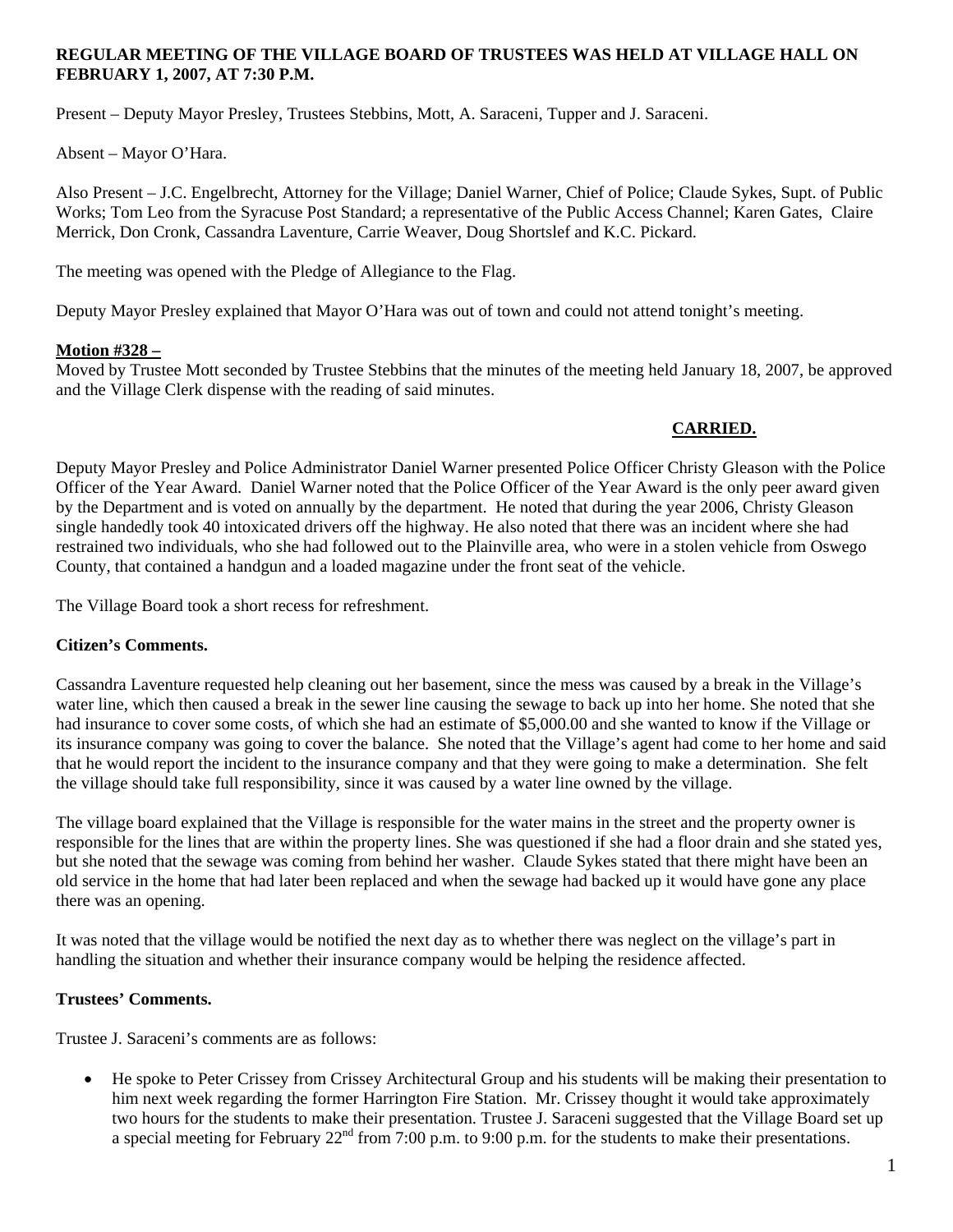- He wanted to recognize Bruce Tompkins, Brian Trowbridge, David Middlemore, Charles McAuliffe, and Adam Spencer, who worked a 15 hour shift on the water break on Virginia Street and Warner Ave in subzero temperatures. He noted that there were also members of the Highway Dept that came during the day to help.
- He noted that he had spoken to Mike Chemotti from MSK, who wanted to speak to the village concerning the revised time schedule for the use of Paper Mill Island. He noted that Mike Chemotti suggested some compromises and he wanted to discuss them with the rest of the Village Board.

Deputy Mayor Presley suggested that Trustee J. Saraceni attend the next Public Safety Committee Meeting, which will be held February  $14<sup>th</sup>$  at 5:00 p.m., to discuss this issue.

Trustee Tupper noted that Onondaga County Planning Federation held their annual classes Tuesday, but because of the overwhelming number of attendees, the classes filled quickly and no one from the village was able to attend. He noted that NYMIR Insurance and the PACE University Website has the courses on line.

Trustee Stebbins requested an Executive Session for a personnel matter.

Deputy Mayor Presley requested the Village Clerk add to the next meeting agenda, the award of the Canton Woods Senior Center Travel Bids. He also requested an Executive Session for a personnel matter.

Trustee A. Saraceni requested an Executive Session for contract negotiation matters.

#### **Department Heads.**

J.C. Engelbrecht noted that he heard the Onondaga County Planning Federation was going to hold another set of classes in the future.

Trustee Tupper noted that he heard they were not going to be scheduled until the fall.

The Village Clerk noted that she received a letter from the Baldwinsville Volunteer Fire Company requesting permission to continue to rent the South Side Fire Station for another year and she wanted permission to add this to the next meeting's agenda.

The Village Board gave her permission.

Claude Sykes noted that in regards to the water break on Virginia Street, they will be making the sewer repairs tomorrow and make the road repairs shortly thereafter.

Trustee Stebbins questioned whether the village should allow heavy vehicles to use the road.

Claude Sykes stated that a similar thing could happen to any of the streets in that area, the pipes in that area are all the same age. He noted that the village will be making the road repairs themselves. He also stated that Paragon Environmental will be at the former Harrington Fire Station to remove the remaining asbestos on February  $12<sup>th</sup>$  and they expect it will take three or four days.

# **Pending Business.**

# *Discussion in regards to Village Owned Facilities/Business District Study.*

It was previously mentioned above under Trustee J. Saraceni's comments.

*Discussion in regards to updating the Village Code.*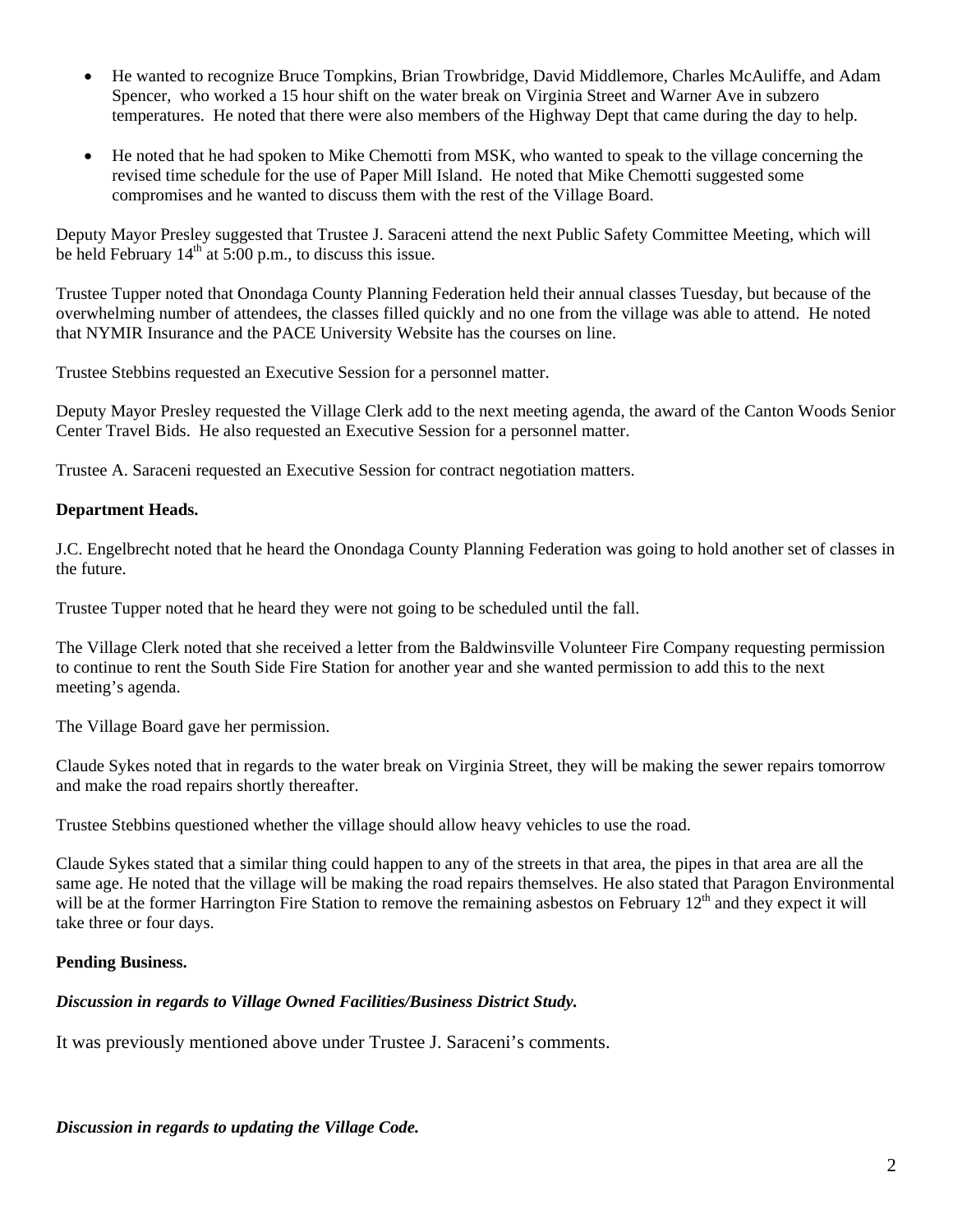Trustee Mott stated that Trustee Tupper, Trustee J. Saraceni and himself attended the Planning Board Meeting, and they discussed the phase 2 portion of the codes update process, which involved creating an overlay district for special circumstances or deviations to General Code. They will continue to work with them and make a recommendation.

He also noted that the Planning Board will also be working on the sign issues within the Village Code and amongst the Planning Board, ARB Board, Zoning Board and the Village Board.

#### *Discussion/Action regarding the South Shore East Trail.*

Claude Sykes stated that he had been in contact with National Grid, their real estate division, and they got the pole numbers they had requested. He noted that National Grid will probably want to walk the site next week.

#### *Discussion concerning the Village's infrastructure.*

Mayor O'Hara was not present to make a report.

#### *Discussion/Action concerning the adoption of the proposed Local Law regulating the citing of wireless telecommunications facilities.*

#### **Motion #329 -**

Moved by Trustee Stebbins seconded by Trustee Mott that the Local Law regulating the citing of wireless telecommunications facilities be adopted.

# **CARRIED.**

#### *Discussion/Action passing a resolution supporting the undertaking of a study to merge all three municipalities.*

Mayor O'Hara was not present to make a report.

**New Business**.

#### *Discussion/Action concerning giving the Mayor authorization to sign a lease with Maintenance Agreement with Toshiba Business Solutions for a new copier in the Village Clerk's Office, which would be delivered in the 2006-2007 budget year and a new copier for the Police Department that would be delivered in the 2007-2008 budget year*.

#### **Motion #330 -**

Moved by Trustee Mott seconded by Trustee Tupper that the Mayor be authorized to sign 2 leases with Maintenance Agreements with Toshiba Business Solutions for a new copier in the Village Clerk's Office, which would be delivered in the 2006-2007 budget year and a new copier for the Police Department that would be delivered in the 2007-2008 budget year.

The Village Clerk explained that her copier was going to be delivered in this year's budget, since leasing cost was cheaper than what she was currently paying. The Police Department's copier was not in this year's budget; therefore it will be delivered after March 1, 2007. It was noted that the Police Department doesn't feel it sends or receives enough faxes to need the added costs to have that fax feature installed on their copier.

**CARRIED.**

*Discussion/Action concerning giving the Mayor authorization to sign an amendment between Onondaga County Community Development and the Village of Baldwinsville. The amendment extends the term of the contract to 12/31/07 for the McHarrie Park South Playground.*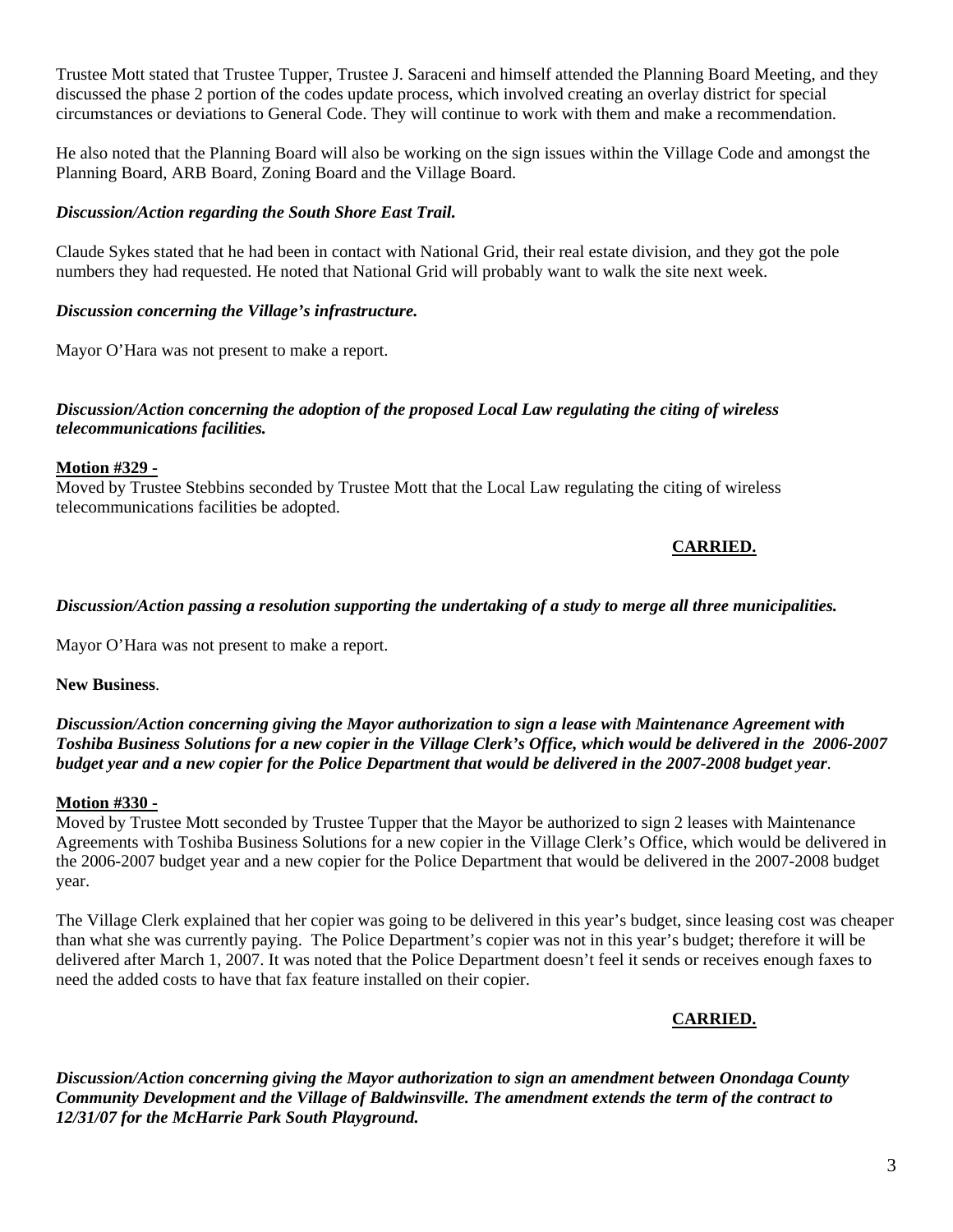#### **Motion #331 -**

Moved by Trustee Tupper seconded by Trustee Stebbins that the Mayor be given authorization to sign an amendment between Onondaga County Community Development and the Village of Baldwinsville. The amendment extends the term of the contract to 12/31/07 for the McHarrie Park South Playground.

Claude Sykes noted that the village still had \$600.00 left to spend on the project, which is the reason for the extension of the contract.

#### **CARRIED.**

#### *Discussion/Action regarding giving the Police Administrator authorization to order a new marked police vehicle for the budget year 2007-2008.*

#### **Motion #332 -**

Moved by Trustee A. Saraceni seconded by Trustee Tupper that the Police Administrator be given authorization to order a new marked police vehicle for the budget year 2007-2008.

# **CARRIED.**

*Discussion/Action regarding giving authorization for Lieutenant Michael Lefancheck to attend Chief Executive Officers Training dealing with Missing and Exploited Children being held February 10 through February 12, 2007, in Alexandria, VA, at a cost not to exceed \$200.00.* 

#### **Motion #333 -**

Moved by Deputy Mayor Presley seconded by Trustee Mott that authorization be given for Lieutenant Michael Lefancheck to attend Chief Executive Officers Training dealing with Missing and Exploited Children, being held February 10 through February 12, 2007, in Alexandria, VA, at a cost not to exceed \$200.00.

Daniel Warner noted that the village only has to provide funds for the meals, since the balance of the costs are paid for by the Department of Missing and Exploited Children.

# **CARRIED.**

*Discussion/Action in regards to a request to waive penalty fees accrued from back unpaid taxes for the years 1956, 1957, 1964, 1965, and 1967, for the property known as 384 Meadow Street, formerly known as 60 Meadow Street. The total taxes due for those years' amounts to \$89.13 and the total penalties amount to \$652.89.* 

# **Motion #334 -**

Moved by Trustee Mott seconded by Deputy Mayor Presley that the request to waive penalty fees in the amount of \$652.89 that accrued from back unpaid taxes for the years 1956, 1957, 1964, 1965, and 1967, for the property known as 384 Meadow Street, formerly known as 60 Meadow Street, be approved. The total taxes due for those years amounts to \$89.13 and the total penalties amount to \$652.89.

The Village Clerk noted that the property has changed owners several times since these back taxes became delinquent and that none of the new owners paid the back taxes, until the current owner, and he wants to clear them up.

# **CARRIED.**

*Adoption of a resolution establishing that the official election inspectors of the General Election to be held March 20, 2007, will be Janet St. John, Chairperson, Colleen Currie, Norma Graham, Susan LaQuay, Linda Ross, Louise Corrigan, Christina Knaul, Maureen Butler, Laura Ross and Layne Butler. The compensation for each inspector of the Election will be \$6.50 per hour, plus an additional amount of \$15.00 for the Chairperson.*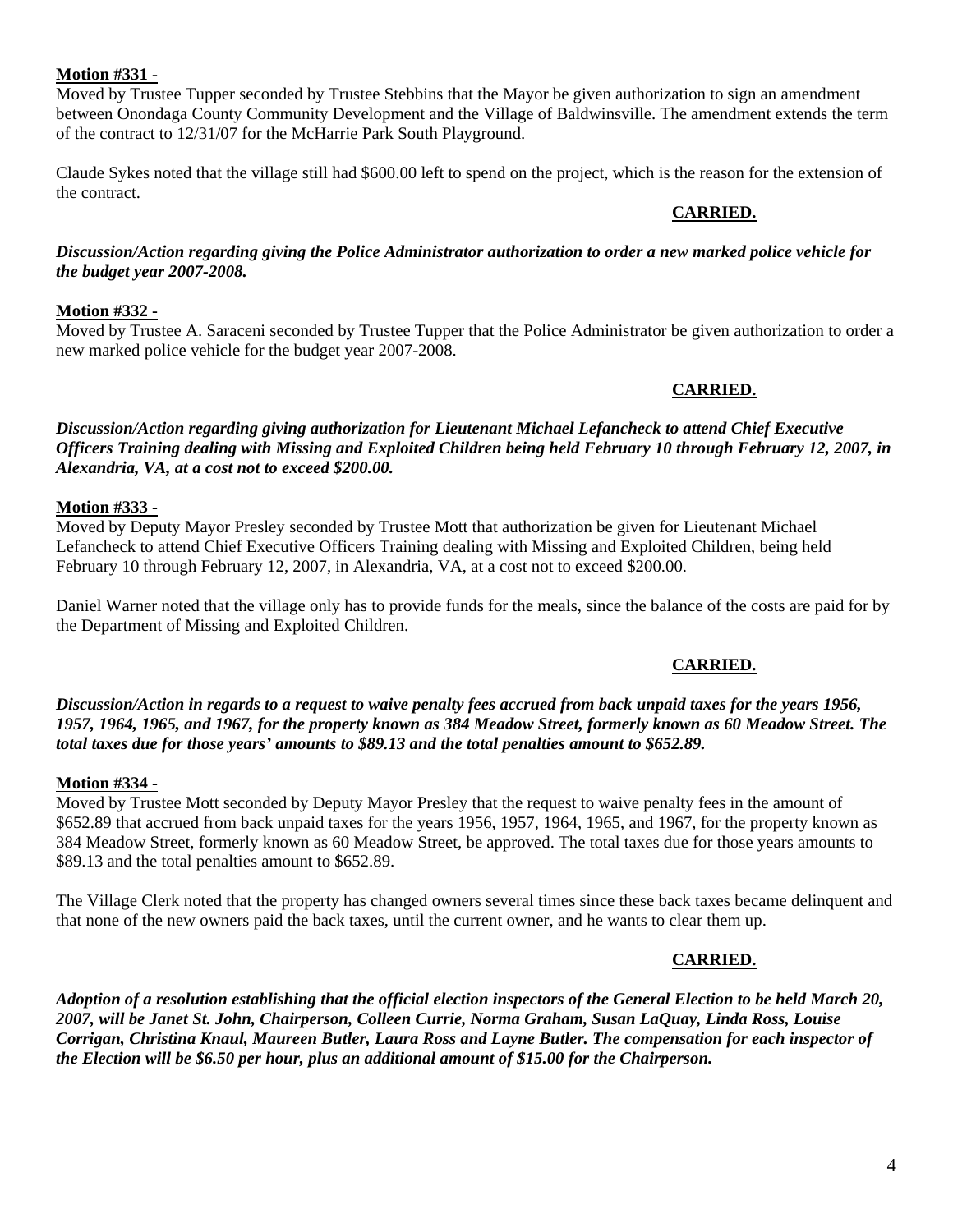# **Motion #335 -**

Moved by Trustee Mott seconded by Trustee Tupper that the resolution establishing that the official election inspectors of the General Election to be held March 20, 2007, will be Janet St. John, Chairperson, Colleen Currie, Norma Graham, Susan LaQuay, Linda Ross, Louise Corrigan, Christina Knaul, Maureen Butler, Laura Ross and Layne Butler and that it be adopted. The compensation for each inspector of the election will be \$7.15 per hour, plus an additional amount of \$15.00 for the Chairperson.

It was noted that the minimum was \$7.15/per hour.

# **Motion #336**

Moved by Trustee J. Saraceni seconded by Trustee A. Saraceni that the amount of payment for the inspectors be amended to \$7.15 per hour.

# **CARRIED.**

# **CARRIED (Motion #335).**

*Discussion/Action in regards to establishing 2 non-holidays (Tuesday and Wednesday) as community days for the use of Paper Mill Island whereby the rental fee only will be waived for the following organizations; Community Band, Town of Lysander, Town of Van Buren, and any official or associated Baldwinsville School Organization including a booster organization.* 

#### **Motion #337**

Moved by Trustee Mott seconded by Trustee J. Saraceni that the village establish non-holidays (Tuesday and Wednesday) as community days for the use of Paper Mill Island, whereby the rental fee only will be waived for the following organizations; Community Band, Town of Lysander, Town of Van Buren, and any official or associated Baldwinsville School Organization including a booster organization.

Trustee Mott questioned the waiving of the security fees.

Deputy Mayor Presley noted that only the rental fees are waived, not security fees. This will insure that the renter has a vested interest in keeping the site clean.

It was noted that July 4<sup>th</sup> will be Wednesday this year, therefore they added the wording non-holiday Tuesday and Wednesday to the motion.

# **CARRIED.**

#### *Discussion/Action in regards to setting the date of February 15, 2007, at 7:30 p.m. for a Public Hearing to hear comments concerning the 2007 proposed Community Development Projects and the 5 year plan.*

# **Motion #338 -**

Moved by Trustee Stebbins seconded by Trustee Mott that the date of February 15, 2007, at 7:30 p.m. be set for a Public Hearing to hear comments concerning the 2007 proposed Community Development Projects and the 5 year plan.

# **CARRIED.**

# *Discussion/Action concerning a request for a refund of an excess sewer bill for 62 Salina Street.*

Claude Sykes stated that the property owner had made a request, since he lost water through his garden hose and the water did not go into the sewer system, therefore the DPW Committee recommended that relief be given for the sewer overage above his average bill, which amounted to \$80.72.

# **Motion #339 –**

Moved by Trustee A. Saraceni seconded by Trustee J. Saraceni that the request for the refund of an excess sewer bill which amounted to \$80.72 for 62 Salina Street, be approved.

# **CARRIED.**